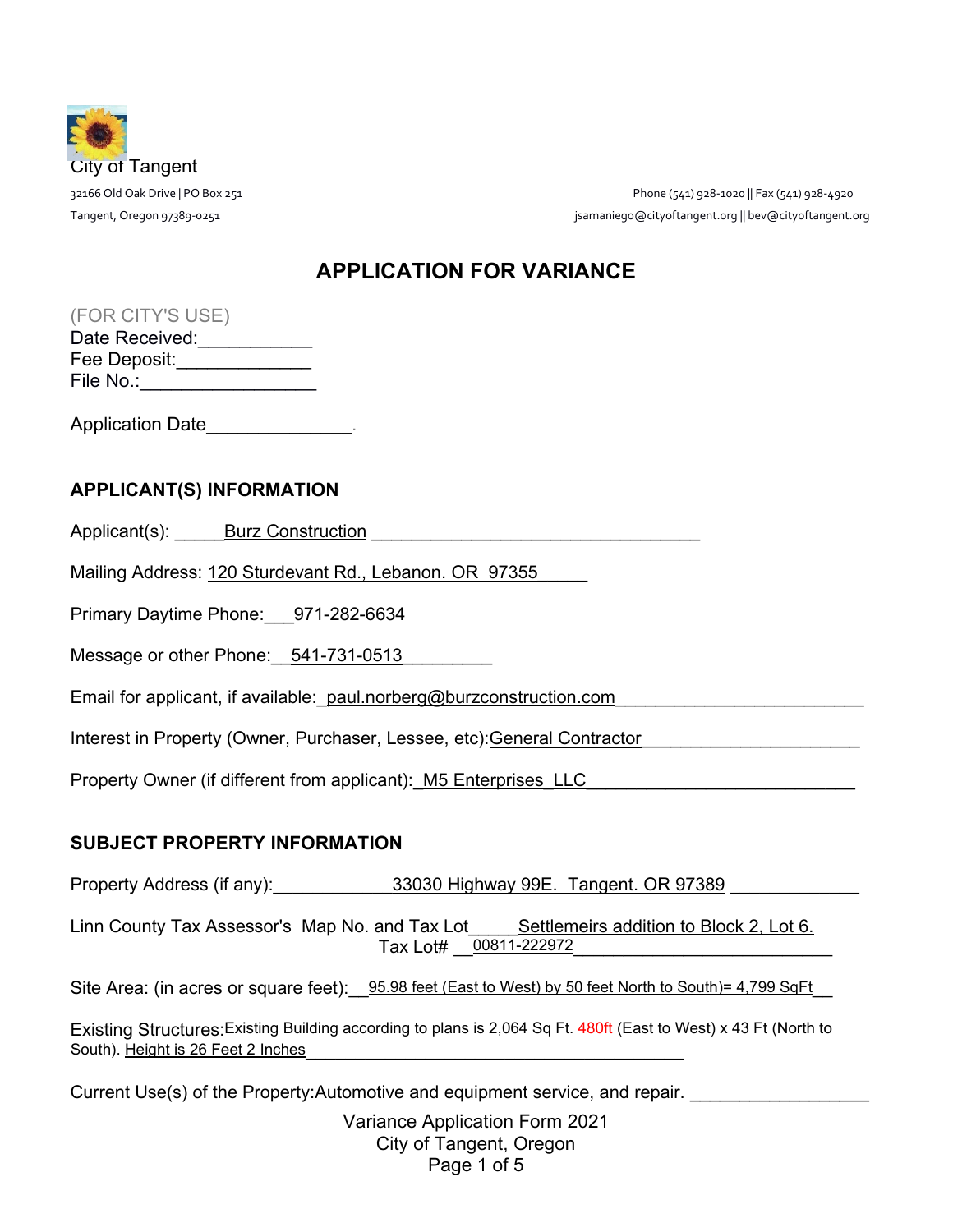Please Briefly Describe the Proposed Variance:Exceeding the planned square footage of building to building lot surface area. Proposed Building according to plans is 108 Ft 4 Inches (East to West) x 43 Ft (North to South). Height is 26 Ft 2 In

## **SUBMITTAL REQUIREMENTS**

#### **Applicants are encouraged to review the underlying zone and applicable development standards, in Articles 4, 5 and 6 of the Tangent Development Code (LDC), including and not limited to building height, lot coverage, and landscaping standards, etc., prior to submittal. The Development Code is available at Tangent City Hall, or on line at [www.cityoftangent.org.](http://www.cityoftangent.org/)**

Applications for land divisions or land use requests that require a site plan shall be consistent with this section. Three hard copies, including 3 11x17 inch site plans, and one electronic copy of all application materials should be submitted for staff's determination of whether the application is complete.

Once the application is deemed complete, the applicant shall submit a total of 8 copies of an 8 1/2 x 11 inch site plan, together with 3 master copies of an 11x17 inch (or 18 x 24 inch) version, and supplementary data for reproduction and distribution purposes, along with a completed application form and fee deposit as established by the City. Drawings shall indicate clearly and with full dimensioning the following information, as applicable, for all existing and proposed development. It is understood that some of the requested information may not apply to every application. The City Manager or their designee may waive non-applicable information.

(1) The names of the owner(s) and applicant if different, and the name and address of project designer, engineer, surveyor, and/or planner.

(2) The property address or geographic location and the Assessor Map number and Tax Lot number.

(3) The date, scale and northpoint. Scale shall be one inch equal to a multiple of ten feet (e.g., 1 inch equals 10, 20, 30, 40, 100 feet, etc.).

(4) A vicinity map showing properties within the notification area and roads. An Assessor Map, with all adjacent properties, is adequate.

- (5) Lot boundary dimensions and gross area of the subject property.
- (6) The location, size, height and uses for all existing and proposed buildings.
- (7) Yards, open space and landscaping, areas of hard surfacing or impervious cover.
- (8) Walls and fences: location, height and materials.
- (9) Off-street parking: location, number of spaces, dimensions of parking area and internal circulation patterns for vehicles as well as bicycles.
- 10) Access: pedestrian, vehicular, loading, service, points of ingress and egress.
- (11) Signs: location, size, height and means of illumination.
- (12) Loading: location, dimension, number of spaces, internal circulation, waste storage and removal areas.
- (13) Lighting: location and general nature, hooding devices.

Variance Application Form 2021

City of Tangent, Oregon

Page 2 of 5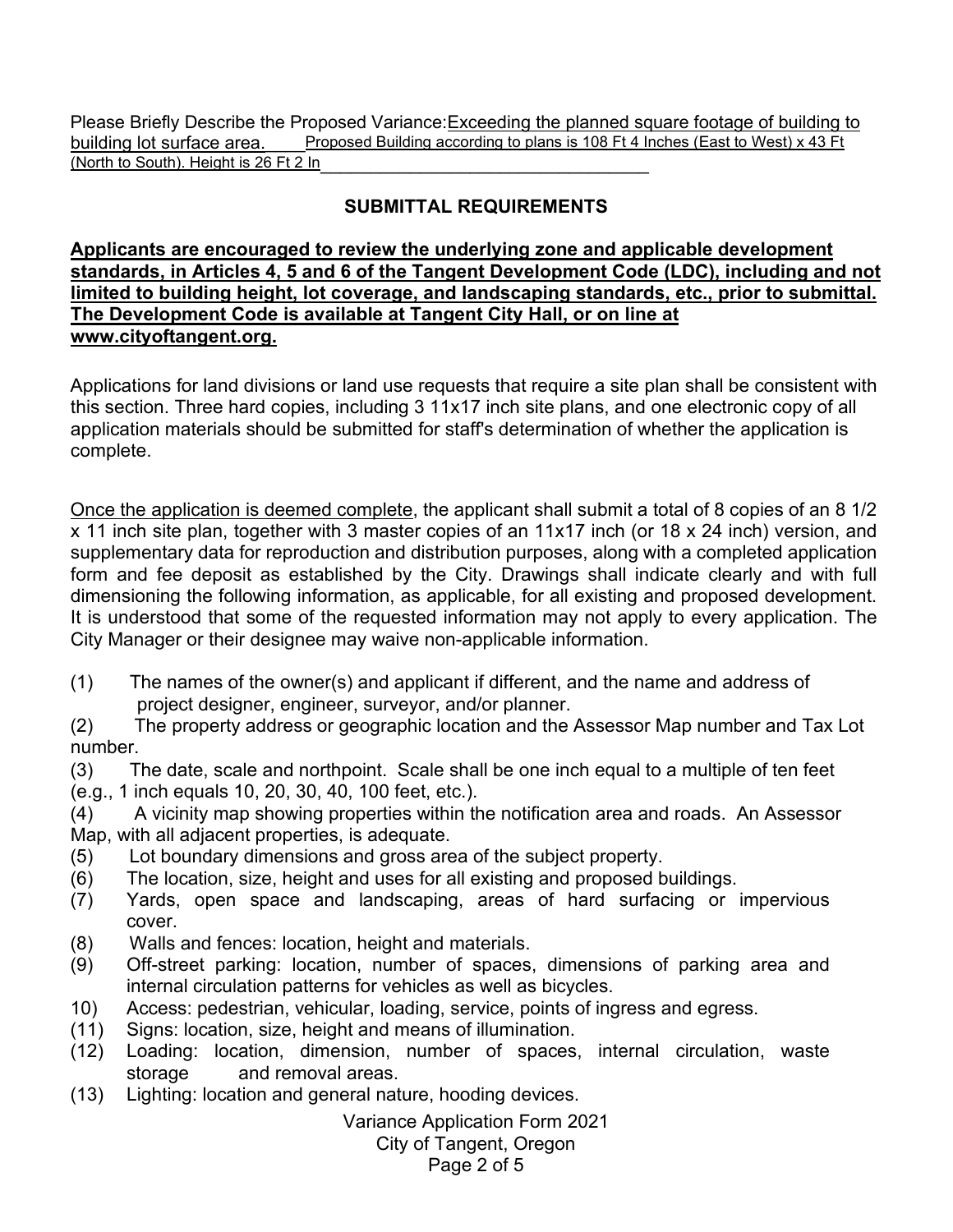- (14) The location and dimensions of all proposed public and private streets, drives, rights-of-way, and easements;
- (15) Topographic features including existing and proposed grades, trees, and vegetation.
- (16) Water systems, drainage systems, sewage disposal systems and utilities.
- (17) Drainage ways, water courses, known or mapped wetlands, potential natural resource or hazard areas, including any areas identified as subject to a 100-year flood, areas subject to high water table, and areas mapped by the City, County or State as having a potential for geologic hazards.
- (18) Other information, as determined by the Planning Official. The City may require studies or exhibits prepared by qualified professionals to address specific site features
- (19) A written narrative shall accompany the site plan demonstrating how the application conforms with the applicable decision criteria for the specific application type, and also describing:

(a) The number of people that will occupy the site including family members, employees or customers.

(b) The number of generated trip-ends per day from each mode of travel by type: employees, customers, shipping, receiving, etc. A Traffic Impact Study may be required

for some developments in conformance with Section 5.122(1)(f).

(c) Time of operation, where appropriate, including hours of operation, days of the week and number of work shifts.

(d) Specifications of the type and extent of emissions, potential hazards or nuisance characteristics generated by the proposed use. The applicant shall accurately specify the extent of emissions and nuisance characteristics relative to the proposed use. Misrepresentation or omission of required data shall be grounds for denial or termination of a Certificate of Occupancy.

Uses, other than residential uses, that possess nuisance characteristics or those potentially detrimental to the public health, safety and general welfare of the community including, but not limited to; noise, water quality, vibration, smoke, odor, fumes, dust, heat, glare or electromagnetic interference, may require additional safeguards or conditions of use as required by the Planning Commission or City Council.

All uses shall comply with the applicable standards and regulations of local, state or federal agencies having regulatory jurisdiction.

City approval of a land use application, shall be conditional upon evidence being submitted to the City indicating that the proposed activity has been approved by the regulatory agencies having jurisdiction on an issue.

(e) Such other data or information as may be necessary to permit the deciding authority to make the required findings. The City may require studies or exhibits prepared by qualified

> Variance Application Form 2021 City of Tangent, Oregon Page 3 of 5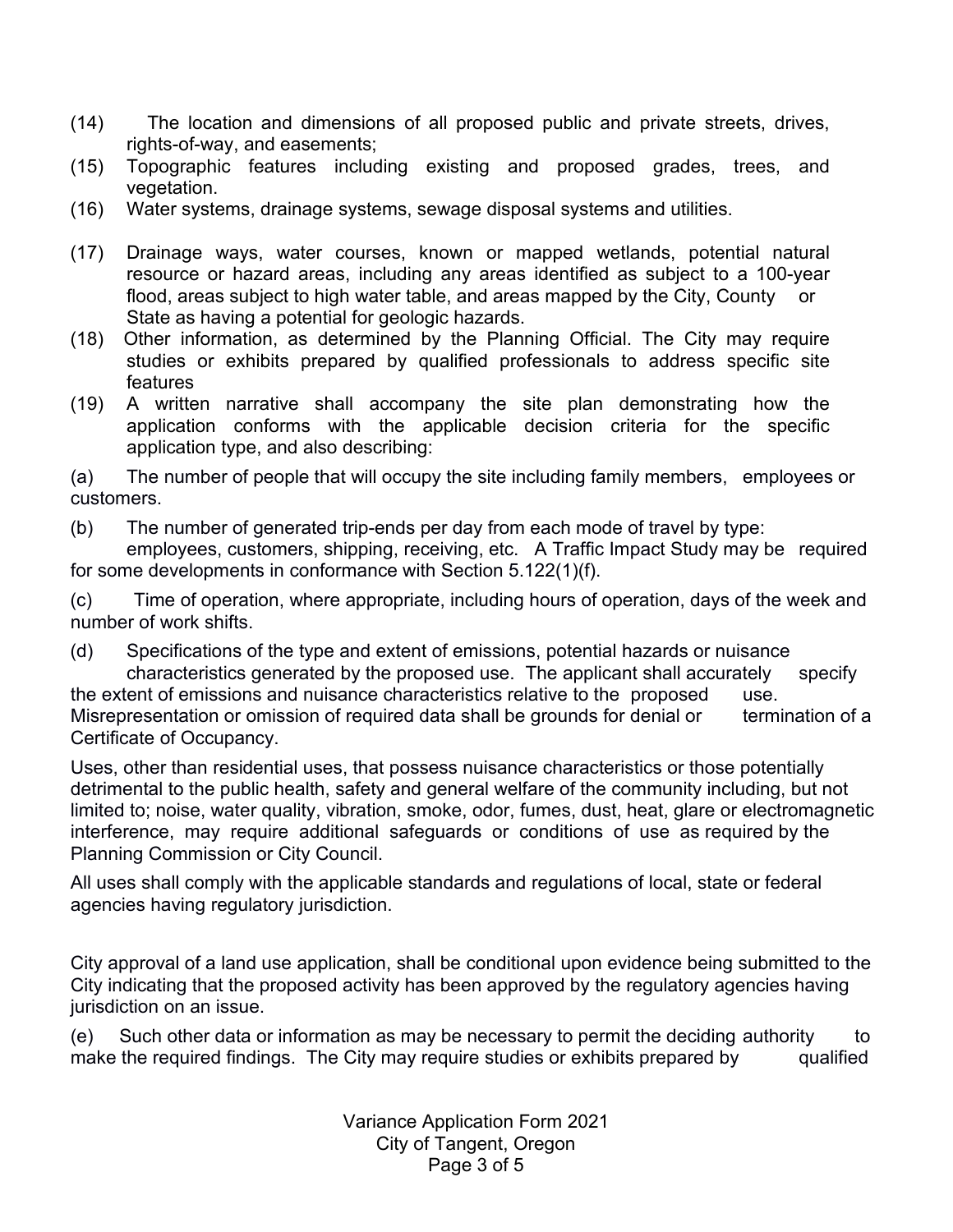professionals to address specific site features (e.g. traffic, noise, environment features, natural hazards, etc.), in conformance with the Tangent Development Code.

(f) Whenever possible, electronic versions of all application materials shall be submitted with the materials and information required by this section.

#### **In addition to a complete site plan, please provide a written discussion of the following applicable decision criteria from LDC 2.500(2).**

### **VARIANCE PROCEDURES**

Variances require a quasi-judicial public hearing and must be decided following a public hearing by the Planning Commission with allowances for public input. All decisions must be based on the testimony directed toward the applicable criteria that are detailed below, from LDC 2.600(2).

**Decision Criteria**. Please address each question to the best of your ability on a separate sheet. Both the City's Comprehensive Plan and Development Code are available on line at: *www.cityoftangent.org* as well as at City Hall. All applications must address the decision criteria as enumerated below. More thorough responses will assist in the review and decision process.

A Variance may be granted if the following circumstances exist:

(a) The property has unique or peculiar physical circumstances or conditions such as, irregular shape, width or depth; or exceptional natural or physical conditions such as topography, trees, native vegetation, wetlands, riparian areas, floodplain, wildlife habitat, or drainage ways; and (b) The requested **Variance** is the minimum necessary to address the peculiar or unusual conditions of the site; and

(c) Any impacts resulting from the **Variance** are mitigated to the extent practical; and (d) The granting of the **Variance** will not be detrimental to the public welfare or injurious to other property in the area in which the property is situated; and

(e) The granting of the **Variance** will not conflict with the purpose and intent of the district or zone or other related ordinances of the City.

Misrepresentation or omission of required data shall be grounds for denial and withholding of occupancy or future development approvals.

PLEASE SUBMIT ELECTRONIC COPIES OF ALL APPLICATION MATERIALS IF POSSIBLE

### **REQUIRED SIGNATURES**

I Hereby Consent to the City of Tangent Accepting and Processing this Land Use Application for the purposes of reviewing the proposal as represented in the Application as submitted.

> Variance Application Form 2021 City of Tangent, Oregon Page 4 of 5